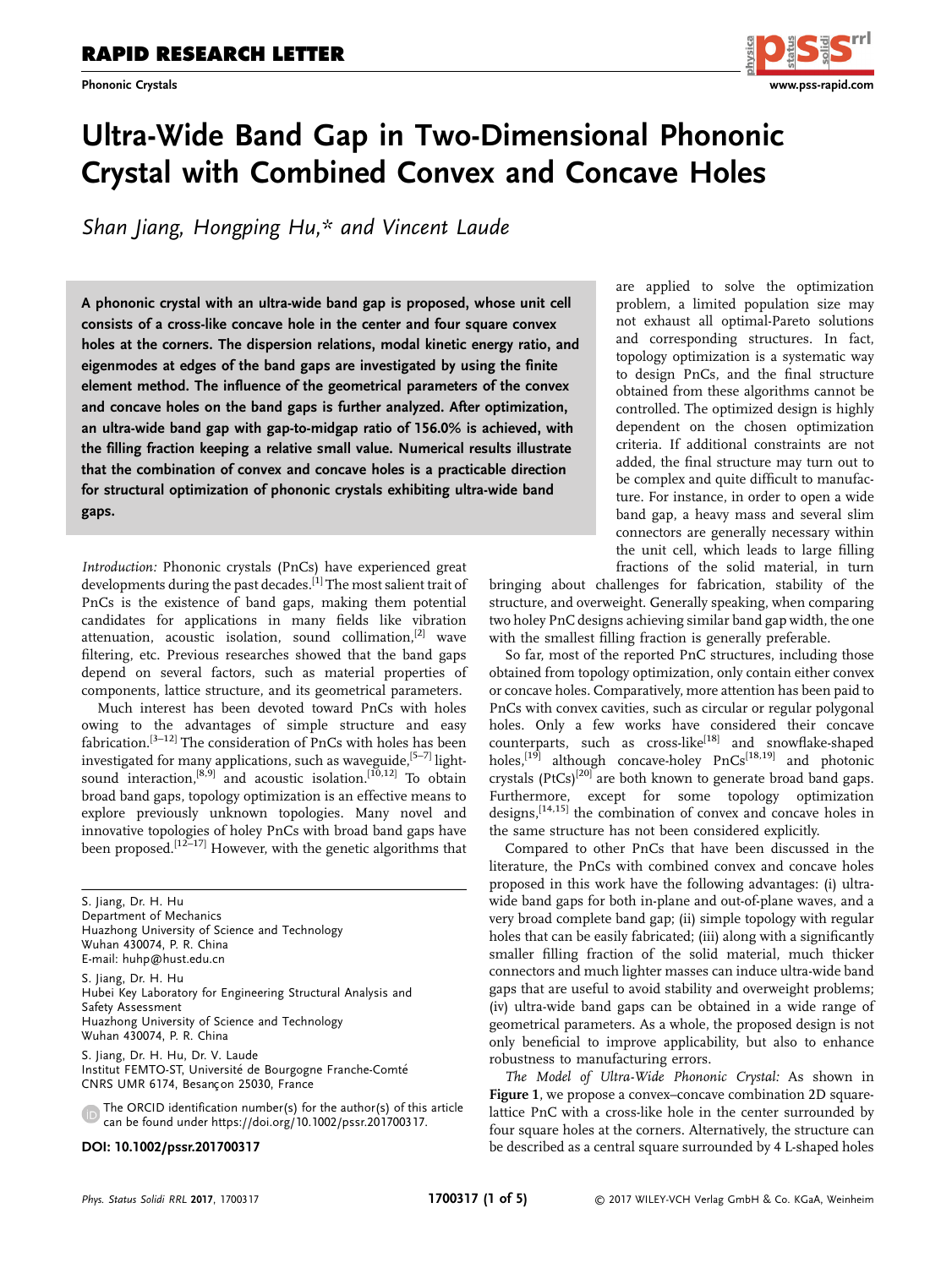



[www.advancedsciencenews.com](http://www.advancedsciencenews.com) [www.pss-rapid.com](http://www.pss-rapid.com)



Figure 1. Cross-sections of the proposed 2D square-lattice phononic crystal: (a) an extended unit cell shows the arrangement of concave and convex holes; (b) and (c) show two possible equivalent primitive cells, as outlined by the blue and the red-dotted lines in (a). In (b), the primitive cell is centered on the concave cross-like hole surrounded by four square holes placed at the corners. In (c), the primitive cell is centered on the convex square hole surrounded by four L-shaped holes placed at the corners.

at the corners. In either case, the unit cell is formed by four lumps connected by four L-shaped connectors. A comparison of relative band gap widths with some published 2D PnC structures is summarized in Table 1. In addition, the filling fraction is given in each case, together with the thickness of the connectors which is the smallest feature limiting the fabrication of the structure. Except for data from Refs. [15–17], values are given for the same solid material, copper, to facilitate comparison. It is worth mentioning that for topology optimization,<sup>[15-17]</sup> the optimal designs for in-plane and out-of-plane waves are different structures. Comparing to Ref. [17] with the same thickness of connector  $h/a$  of 1/30, the structure has a much smaller filling fraction and a wider in-plane band gap though the out-of-plane and complete band gaps are slightly narrowed. It is seen that the combined concave–convex structure maximizes the combination of large complete band gap and small filling fraction.

As illustrated by Figure 1, the geometry of the holes is determined by parameters b, c, and d. All three parameters are normalized against the lattice constant a in the calculation. For two-dimensional isotropic materials, wave propagation can be decoupled into in-plane modes and out-of-plane modes. Wave equations for the two modes can be written as

$$
\mu u_{i,jj} + (\lambda + \mu) u_{j,ji} = -\rho \omega^2 u_i,\n\mu u_{z,ii} = -\rho \omega^2 u_z, \qquad i, j = x, \gamma
$$
\n(1)

where  $\rho$  and  $\omega$  represent mass density and angular frequency, the Lamé constants  $\mu$  and  $\lambda$  can be expressed by Young's modulus E and Poisson's ratio ν.

Band structures are computed using the finite element method (FEM). Floquet periodic boundary conditions are imposed on pairs of opposite external boundaries of the unit cell, and free boundary conditions are set along the holes. All solutions are obtained by sweeping wave vector k along the edges of the irreducible first Brillouin zone. In band structures, reduced frequencies ( $\omega a/2\pi c_t$ ) are presented as a function of the reduced wavenumber (ka/2 $\pi$ ), with  $c_t = \sqrt{\mu/\rho}$ ) denoting the transverse shear wave velocity. The modal kinetic energy ratio  $e_r$ in the direction of propagation is defined as

$$
e_{\rm r} = \int_{\rm A} u_{\parallel}^2 dA / \int_{\rm A} u^2 dA \tag{2}
$$

where  $u$  and  $u_{\parallel}$  stand for the displacement and its component along the direction of propagation, and A denotes the area of the unit cell.

Numerical Results and Discussions: In the following discussion, all PnCs are made of copper, with mass density  $\rho = 8900 \,\mathrm{kg \, m^{-3}}$ , Young's modulus  $E = 120$  GPa, and Poisson's ratio  $v = 0.3$ . Figure 2(a) and (b) display the band structures for in-plane mode and for out-of-plane mode, respectively. The geometrical parameters are  $b/a = 0.6$ ,  $c/a = 0.3$ ,  $d/a = 0.6$ , and the thickness of the connectors is consequently  $h = (a - c - d)/2 = a/20$ . The color of bands represents the modal kinetic energy ratio  $e_r$ . For the in-plane mode, a ultra-wide band gap (BG%  $\geq$ 100%) spans from 0.322 to 1.116 with a BG% of 110.4%. For the out-of-plane mode, a band gap between 0.436 and 1.003 is achieved with a BG% of 78.7%. The band gap for out-of-plane mode also is a complete band gap, as it is fully contained in the in-plane band gap.

| Hole             | h/a      | In-plane $BG(\%)$ , $V_f$ | Out-of-plane $BG(\%)$ , $V_f$ | Complete BG(%), Vf |
|------------------|----------|---------------------------|-------------------------------|--------------------|
| $[15]$           | $<$ 1/40 | $131.1 \, >0.5$           | 135.9 <sub>1</sub> > 0.5      | n.a., n.a.         |
| $[16]$           | $<$ 1/40 | 77.0, n.a.                | 122.7, n.a.                   | 62.6, n.a.         |
| $[17]$           | 1/30     | 121.6, 0.80               | 103.4, 0.75                   | 106.8, 0.74        |
| Circular         | 1/40     | 44.5, 0.29                | 77.5, 0.29                    | 44.5, 0.29         |
| $u_{+}$ "[18]    | 1/40     | 105.0, 0.59               | 103.2, 0.40                   | 86.7, 0.59         |
| $u_{\chi}$ "[18] | 1/40     | 90.8, 0.51                | 120.8, 0.54                   | 81.7, 0.54         |
| The paper        | 1/40     | 155.9, 0.31               | 108.8, 0.32                   | 108.8, 0.32        |
| The paper        | 1/30     | 143.1, 0.31               | 97.6, 0.33                    | 97.6, 0.33         |

Table 1. Comparison on maximum of relative bandwidth (BG%) between the proposed model and some published structures with structural parameters (h,  $V_f$ ) for in-plane, out-of-plane, and complete band gaps. BG% is the ratio of the bandwidth to the mid gap frequency. h and  $V_f$ denote the thickness of the connector and the filling fraction of solid material.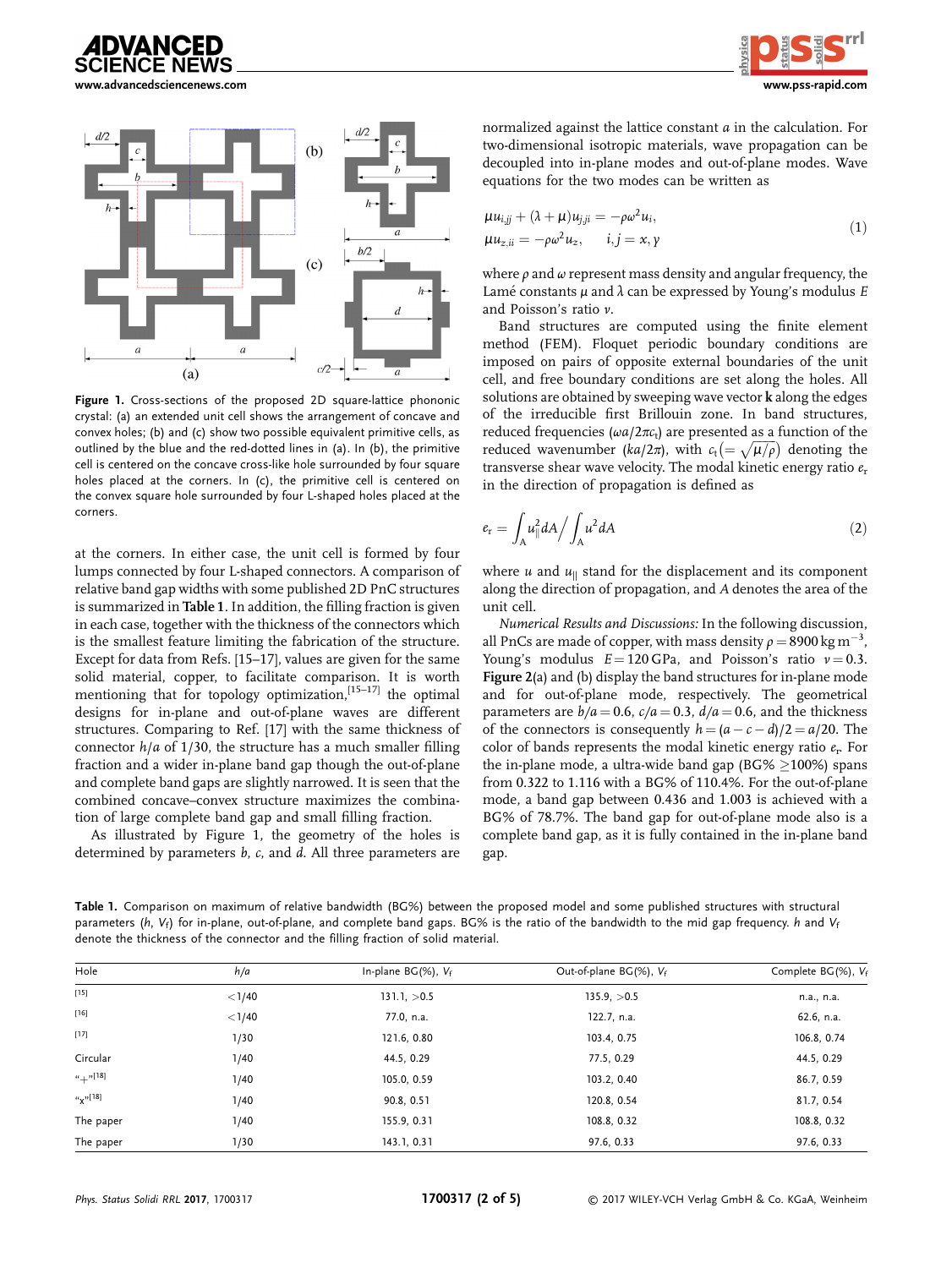

[www.advancedsciencenews.com](http://www.advancedsciencenews.com) [www.pss-rapid.com](http://www.pss-rapid.com)



Figure 2. Band structures of (a) in-plane mode and (b) out-of-plane mode for the proposed PnC, and (c) mode shapes for the lower and upper edges of band gaps. Color bar represents the modal energy ratio  $e_r$  in the propagation direction.

In order to understand the mechanism of band gap formation, four eigenmodes selected at the edge frequencies of the band gaps are presented in Figure 2(c). The topology can be considered to be composed of four lumps and four L-shaped narrow connectors. For the four eigenmodes, one can consider that the lumps vibrate mostly as rigid bodies since they withstand much less deformations than the thin L-shaped connectors. For in-plane waves, the lower edge mode L1 is dominated by rotatory motion of the four lumps around their centroids and flexural vibrations of the four L-shaped connectors. The lump-connector system acts as a mass-spring system with a low resonance frequency. The upper edge mode L2 corresponds to the resonance of the connectors while the lumps remain almost stationary. Its two ends being fixed, every connector vibrates locally with coupled extension and flexure, and hence has a high eigenfrequency. Furthermore, two connectors move with the polarization in the propagation direction, while the other two connectors vibrate perpendicularly to the propagation direction. Similarly, the lower and upper edge modes S1 and S2 are antisymmetrical and symmetrical outof-plane modes, respectively. A similar mechanism was analyzed for PnCs with several topologies,  $[13]$  and with cross-like holes.<sup>[18]</sup> Owing to combination of convex holes with concave holes, the connectors have a L-shaped structure. As a result, the connectors have a small equivalent bending stiffness and a large equivalent tensile stiffness. The eigenfrequency of the lower edge then becomes smaller even though the lump does not have a large effective mass, while the eigenfrequency of the upper edge becomes larger. Compared with the 2D PnCs listed in Table 1 and with a  $3D$  PnC<sup>[12]</sup> with a same thickness of the connectors, the proposed PnC opens an ultra-wide band gap while at the same time keeping a significantly smaller filling fraction.

As a note, at the edge modes L1 and L2, the modal kinetic energy ratio  $e_r = 0.5$ , which is in agreement with the previous discussion of vibration modes.  $e_r = 0.5$  means that the kinetic energy of the longitudinal displacement is equal to the kinetic energy of the transverse displacement. Hence, we call this condition energy balance. We further find that the energy balance phenomenon also appears in the corresponding edge modes of the circular-holey or cross-holey PnC.

To obtain the largest band gaps, optimization of geometrical parameters is conducted inductively. Firstly, the influence of the



Figure 3. Band gap width of (a) in-plane mode and (b) out-of-plane mode as a function of geometrical parameters  $b/a$  and  $c/a$ . The connector thickness is  $a/20$  as set by  $(c+d)/a = 0.9$ .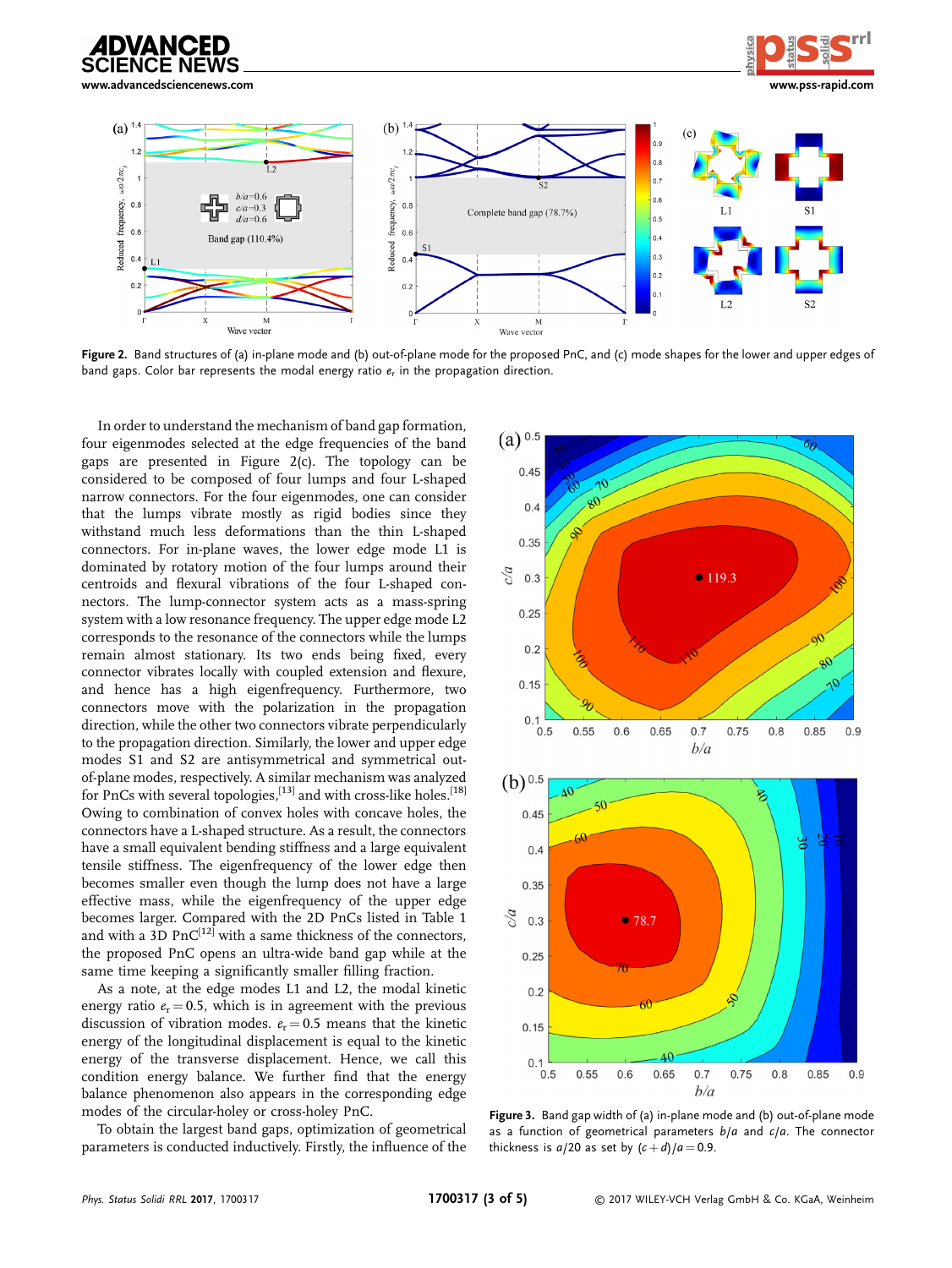

parameters  $b$  and  $c$  of the concave hole on band gap widths are presented in Figure 3(a) and (b) for in-plane modes and outof-plane modes, respectively. The thickness of the connectors is  $h = a/20$  as set by  $(c + d)/a = 0.9$ . Upon observing Figure 3, ultrawide band gaps are available in a large sizes range of the concave hole. This feature is not only beneficial to improve applicability, but also to enhance robustness to manufacturing errors. A maximum in-plane BG% of 119.3% is obtained by optimal geometrical parameters  $b/a = 0.7$  and  $c/a = 0.3$ . The maximum out-of-plane BG% is 78.7% by  $b/a = 0.6$  and  $c/a = 0.3$ . Owing to the combined action of concave hole parameters  $b$  and  $c$ , and convex hole parameter *d* as  $V_f = 1 - (d^2 + 2bc - c^2)/a^2$ , these geometrical parameters correspond to small filling fractions 0.31 and 0.39. It is quite different from other either concave or convex holey ultra-wide PnCs,<sup>[13,18]</sup> for which the maximum BG% always appears when the filling fraction is large.

The optimum band gap widths and the corresponding optimal geometrical parameters are presented as a function of the thickness <sup>h</sup> of the connectors in Table 2. BG% increases from 97.9 to 155.9% for in-plane modes, and from 61.7 to 108.8% for out-of-plane modes, as h decreases from 0.065a to 0.025a. Figure 4 illustrates edge frequencies and band gap widths vary versus the normalized side length d/a of convex holes, for fixed  $b/a = 0.6$  and  $c/a = 0.3$ . In-plane and out-of-plane band gaps are represented by blue and magenta regions, respectively. Their overlap defines the complete band gaps. The lower edges of both in-plane and out-of-plane band gaps decrease monotonously with  $d/a$ . The upper edge of the out-of-plane band gap increases monotonously with  $d/a$ , but the upper edge of the in-plane band gap has much less variations. Globally, the in-plane and outof-plane band gap widths both increase monotonically. As the red dash line shows, the in-plane band gap width reaches a maximum of 156.0% for  $d/a = 0.65$ .

The bending stiffness  $\kappa$  of the L-shaped connectors is proportional to the cubic power of the thickness  $h$ . As  $d/a$ increases, the connector thickness decreases due to the relation  $h = (a - c - d)/2$ . The mass of the lumps  $m = \rho(a - d)(a - b)/2$ also decreases. Therefore, the lower edge of the in-plane band gap determined roughly by  $\sqrt{\kappa/m}$  still decreases monotonically. In contrast, for its upper edge, the connectors with two ends fixed vibrate mainly according to an extension mode whose

Table 2. Maximums of BG% and corresponding optimal geometrical parameters for different connector thicknesses h.

| h/a   | In-plane |                       | Out-of-plane |                       |
|-------|----------|-----------------------|--------------|-----------------------|
|       | $BG(\%)$ | $b/a$ , $c/a$ , $d/a$ | $BG(\%)$     | $b/a$ , $c/a$ , $d/a$ |
| 0.065 | 102.6    | 0.72, 0.26, 0.61      | 65.8         | 0.58, 0.30, 0.57      |
| 0.060 | 107.7    | 0.72, 0.28, 0.60      | 69.8         | 0.58, 0.28, 0.58      |
| 0.055 | 113.4    | 0.70, 0.28, 0.61      | 74.0         | 0.60, 0.30, 0.59      |
| 0.050 | 119.3    | 0.70, 0.30, 0.60      | 78.7         | 0.60, 0.30, 0.60      |
| 0.045 | 125.8    | 0.68, 0.30, 0.61      | 83.6         | 0.60, 0.32, 0.59      |
| 0.040 | 132.5    | 0.68, 0.30, 0.62      | 89.6         | 0.60, 0.32, 0.60      |
| 0.035 | 140.0    | 0.66, 0.32, 0.61      | 94.8         | 0.62, 0.32, 0.61      |
| 0.030 | 147.8    | 0.66, 0.34, 0.60      | 101.8        | 0.62, 0.32, 0.62      |
| 0.025 | 155.9    | 0.64, 0.34, 0.61      | 108.8        | 0.62, 0.34, 0.61      |





Figure 4. Variation of edge frequencies and band gap widths with geometrical parameter  $d/a$ , for fixed  $b/a = 0.6$  and  $c/a = 0.3$ . The thickness of connectors h/a changes from 0.225 to 0.025 accordingly. The red dash line shows the variation of the band gap width BG% for inplane modes.

eigenfrequency is independent of the thickness. As a result, its upper edge frequency varies only a little. As antisymmetrical and symmetrical modes respectively, the edge frequencies of the outof-plane band gap S1 and S2 have opposite tendencies with the variation of d/a.

Conclusions: An ultra-wide 2D square-lattice PnC has been proposed that possesses ultra-wide band gaps for a large range of geometrical parameters, while keeping thick connectors and a relatively small filling fraction. As combination of convex and concave holes, the structure of L-shaped connectors and lumps is critical to induce ultra-wide band gaps. A maximum band gap width of up to 156.0% was found after optimization. Structures combining convex and concave holes would further be good starting designs for further topology optimization of phononic crystals where the filling fraction has to be minimized as the band gaps are maximized.

### Acknowledgments

This work was supported by the National Natural Science Foundation of China (11272126, 51435006, and 51421062) the Fundamental Research Funds for the Central Universities, HUST: Nos. 2016JCTD114 and 2015TS121. Hu and Jiang also acknowledge the support from China Scholarship Council (Grants Nos. 201606165026 and 201606160045).

## Conflict of Interest

The authors declare no conflict of interest.

### Keywords

cross-like holes, L-shaped connectors, phononic crystals, ultra-wide band gap

> Received: September 14, 2017 Revised: November 29, 2017 Published online: